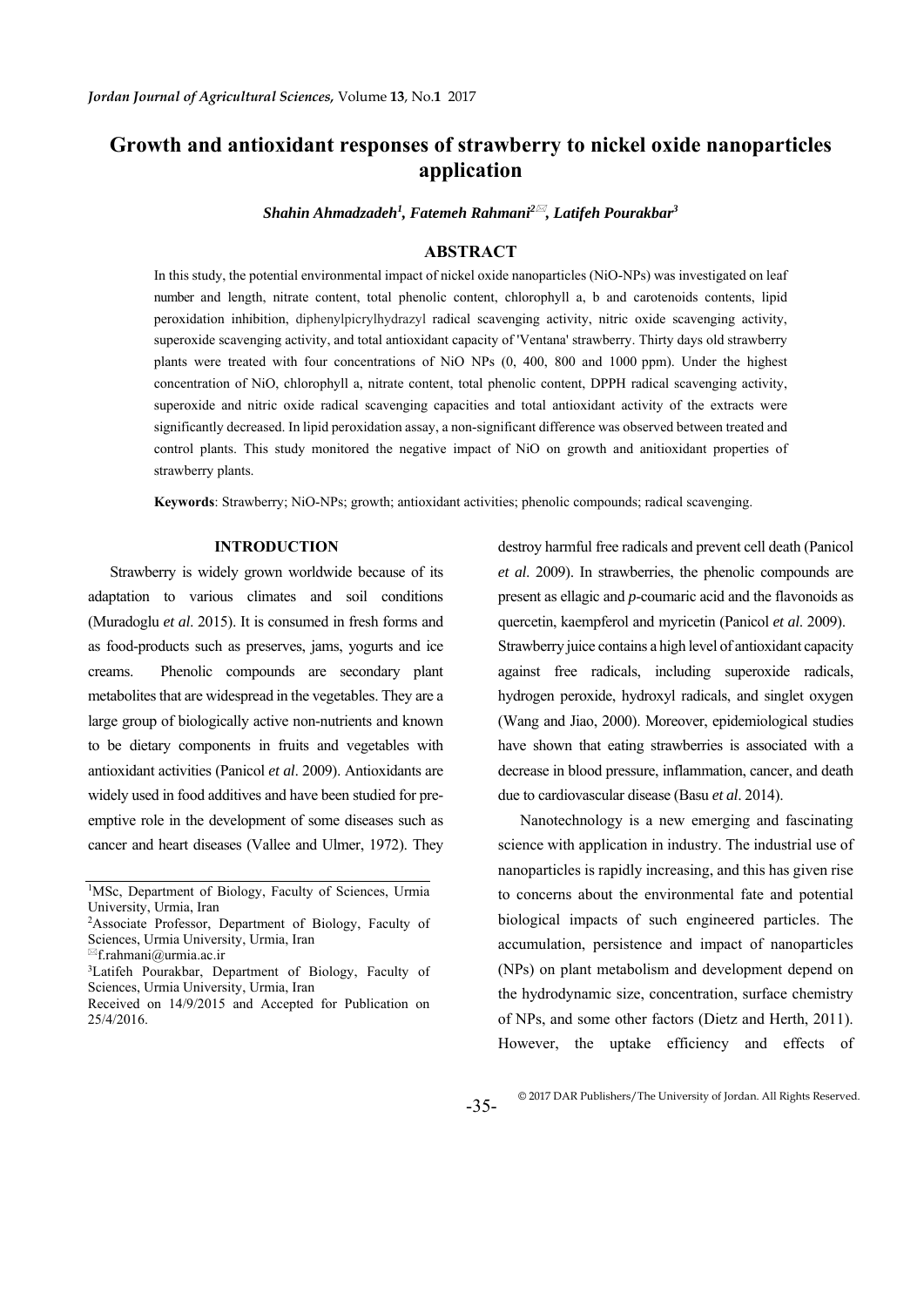nanoparticles on the growth and metabolic functions vary differently among plants (Dan *et al*.2002, Assuncao *et al*. 2003, Nair *et al*. 2010).

The nickel oxide nanoparticles (NiO NPs) are able to be easily transported into biological systems inducing both cytotoxic and genotoxic effects (Magaye and Zhao, 2012). In plants, accumulation of Ni significantly reduces the yield by decreasing total biomass, numbers of seeds/pod, 100 seed weight and seed yield per plant (Pandey and Sharma, 2002). Plants grown in Ni-contaminated soil show toxicity symptoms including germination retardation (Nedhe, 1990), leaf necrosis and chlorosis (Seregin and Kozhevnikova, 2006; Dan et al.2002), inhibition of CO<sub>2</sub> assimilation (Kozlow, 2005), reduction in stomatal conductance ( Sheoran *et al*. 1990), growth inhibition and photosynthesis disruption (Gajewska, *et al*. 2006). The NiO NPs vary from spherical to cylindrical, hexagonal, ellipsoidal, and polyhedral in shape. These nanocrystalline particles are agglomerated due to their extremely small dimensions (Hu *et al*.2007). Depending on the particle size, particle shape, and synthesis route, NiO NPs show particular magnetic behaviors such as superparamagnetic, superantiferromagnetic, and ferromagnetic order (Ichiyanagi *et al*.2003). This study was an attempt to understand the effect of NiO NPs on some growth factors and antioxidant activities of 'Ventana' strawberry.

#### **MATERIALS AND METHODS**

Thirty days old 'Ventana' strawberry *(Fragaria ananassa* Duch.) plants were obtained from a greenhouse in Shahid Fallah highway of Urmia city, Iran in September 2014. The obtained plants were put into 20 cm diameter plastic pots containing soil and perlite (3:1). Each pot contained two plants and 5 pots were considered for each treatment. Plants were irrigated every 2-3 days and kept at 25 °C under 16 h light/ 8 h dark regime for 2 months under NPs treatment. The experiment was carried out during October and November 2014.

The nickel oxide nanoparticles (NiO-NPs) (Purity: 99%, Average particle size 10-20nm and specific surface area:  $50-100 \text{ m}^2/\text{g}$ ) were obtained from Nanosany Co. Mashhad, Iran (Figure 1).The NiO-NPs were applied at concentrations 0, 400, 800 and 1000 ppm immediately after putting the plants into pots. The aerial parts of plants were sprayed from three different directions twice per day at particular times. The leaf and fruit parts of plants were harvested after two months.



**Figure 1. Transmission electron microscope (TEM).** 

To extract fruits contents, 2 g wet fruits were milled with 25 ml methanol. The extract was placed 3 hours on the shaker and then poured into eppendorf and centrifuged at 3000 rpm for 30 minutes. The supernatant solution of each treatment was distributed between several eppendorfs. The final extracts were kept in the freezer at -80 ºC.

Total phenolic content was measured according to the method outlined by Oki *et al*.2002. Total antioxidant activity and lipid peroxidation inhibitory were determined according to the methods described by Prieto *et al*.1999 and Chawla *et al*. 1976, respectively. Diphenylpicrylhydrazyl (DPPH) radical scavenging activity was measured using the method described by Sanja *et al*. 2009. The chlorophyll a, b and carotenoid contents of leaves were measured using the method described by Lichtenthaler and Wellburn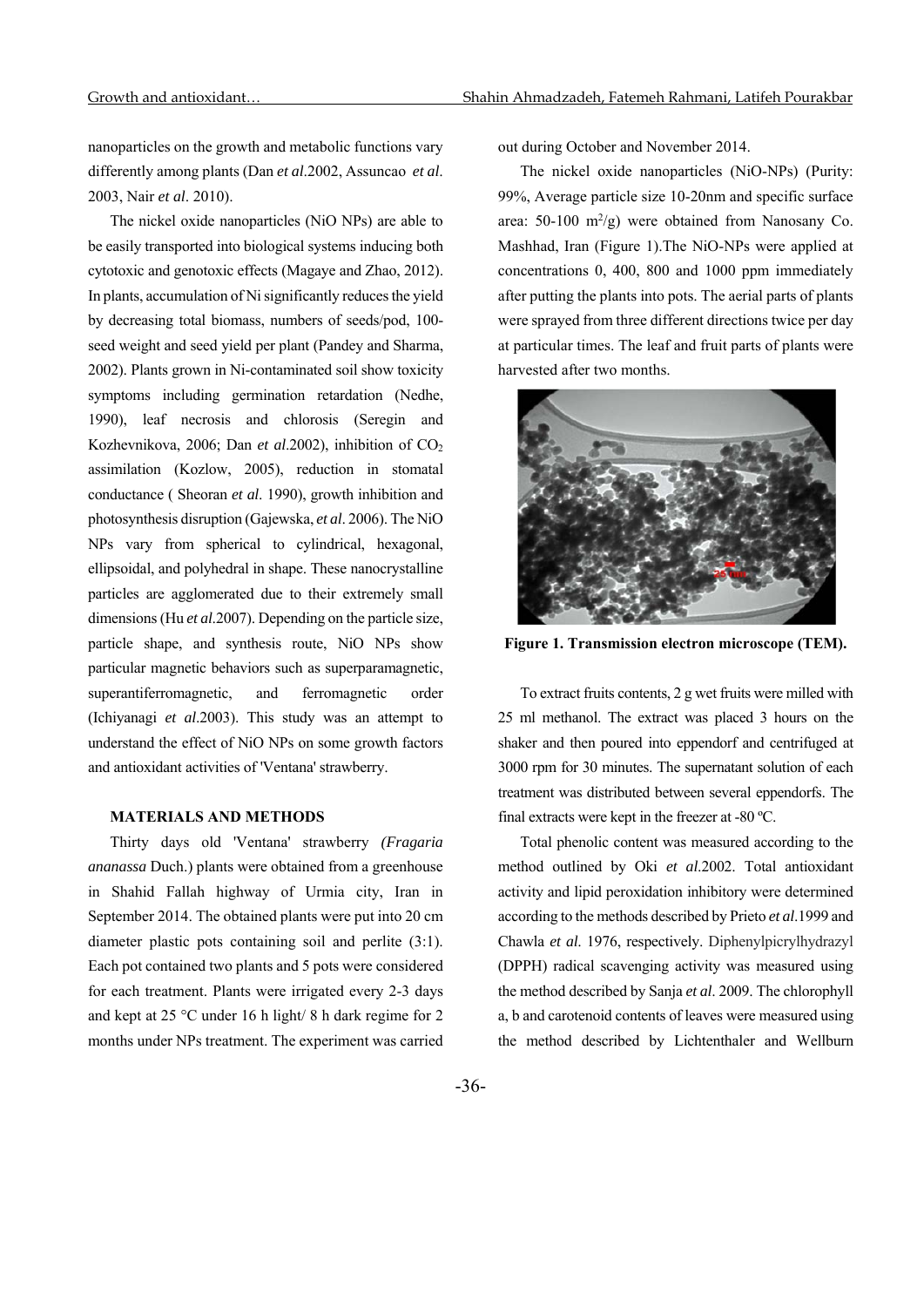(1985). For superoxide anion radical assay, the anion radicals were generated by a pyrogallol autoxidation system described by Jing and Zhao (1995). Nitric oxide radical inhibition was estimated using Griess Illosvoy reaction (Garrat, 1964). Leaf nitrate content was measured using method described by Xiong *et al*.2006.

#### **Statistical analysis and experimental design**

Data were given as mean  $\pm$  standard deviation (SD), and significant differences between means were assessed by ANOVA followed by Duncan Multiple Range Test (DMRT), in which  $p \le 0.05$  was considered significant. The SPSS version 13.0 was employed to carry out such analyses.

#### **RESULTS AND DISCUSSION**

In this study, the commercially available NiO NPs were suspended in water and used for plant treatment and subsequent toxicity analyses (Figure 1). The current results indicated that strawberry plants exhibited a concentration dependent reduction in leaf number and length. After two months exposure to 800 and 1000 ppm NiO NPs, number of leaves reduced to 14.8 and 14.56, respectively (Table 1). The leaf number in untreated control plants was determined to be 21.3. The NiO NPs at 1000 ppm repressed strawberry leaf length to 3.2cm compared to control plants (4.9 cm) (Table 1).

Nickel has been reported as one of the low consumption and essential nutrients for plants. High

concentration of this element causes some changes in the physiological processes causing toxicity, growth reduction (Gajewska, *et al*. 2006), chlorosis and necrosis in plants (Seregin and Kozhevnikova, 2006; Dan *et al*.2002, Ahmad *et al*. 2007). The observed inhibition of leaf number and growth by nickel can be related to inhibition of cell division or prolongation of the cell, or a combination of both (El-Sheekh *et al*. 2003; Vijayarengan and Dhanavel, 2005). The observed negative impact of nickel can also be explained by disturbances in the metabolism of carbon hydrates, proteins and nucleic acids, with an impact on the activity of key enzymes and changing levels of biomolecules such as sugars, amino acids and nucleic acids in plants (Athar and Ahmad, 2002; Pandey and Sharma, 2002).

Nitrate is a critical component of all living systems and nitrate reductase is one of the key enzymes in the assimilation of nitrate. Application of NiO NPs significantly lowered the leaf nitrate content of strawberry plants with the lowest level (11.2 mg/g FW) recorded at 1000 ppm (Table 1). Interestingly, NiO application at 400 ppm induced the nitrate content in strawberry leaves (19.3 mg/g FW). However, this induction did not show any significant change compared to control plants (17.6 mg/g FW).Our data corroborate the earlier study conducted by Chaffei *et al.* (2003) reporting great nitrate content reduction in the roots and leaves of tomato plants treated with cadmium NPs.

| nitrate content of 'Ventana' strawberry. |                               |                              |                               |  |  |  |  |
|------------------------------------------|-------------------------------|------------------------------|-------------------------------|--|--|--|--|
| $NiO$ (ppm)                              |                               | Leaf number Leaf length (cm) | Nitrate content $(mg/g FW)$   |  |  |  |  |
| $\mathbf{0}$                             | $21.3 \pm 0.53$ <sup>a</sup>  | $4.9 \pm 0.07$ <sup>a</sup>  | $17.6 \pm 0.2$ <sup>a</sup>   |  |  |  |  |
| 400                                      | $17.5 \pm 0.1$ <sup>ab</sup>  | $4.1 \pm 0.2$ ab             | $193 \pm 01^{a}$              |  |  |  |  |
| 800                                      | $14.8 \pm 0.3$ <sup>b</sup>   | $3.9 \pm 0.03$ <sup>ab</sup> | $15.4 \pm 0.06$ <sup>ab</sup> |  |  |  |  |
| 1000                                     | $14.56 \pm 0.43$ <sup>b</sup> | $3.2 \pm 0.1^{\text{b}}$     | $11.2 \pm 0.1$ <sup>b</sup>   |  |  |  |  |

**Table 1. Effect of NiO-NPs concentration on leaf number, leaf length and**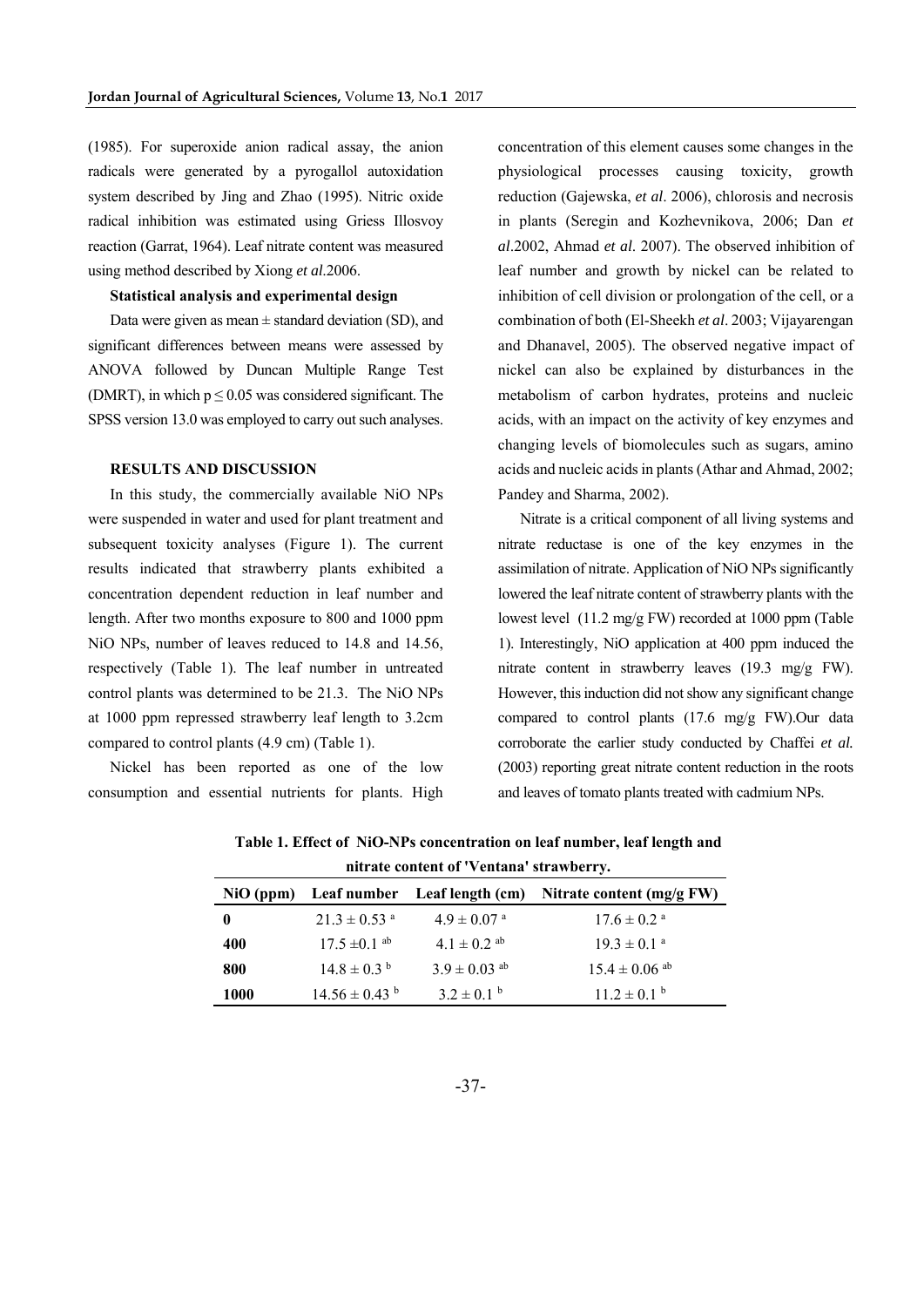Statistically significant differences among NiO applications were observed in total phenolic content with the lowest level (0.84 mg/g FW) measured in fruit extracts of plants under 1000 ppm NiO-NPs (Table 2). The total phenolic content in untreated control plants was determined to be 1.42 mg/g FW. The result does not correspond to earlier studies reporting significant increase in phenolic content under Ag-NPs **(**Krishnajar *et al*. 2012**),** heavy metals (Sakihama *et al*. 2002; Schutzendubel and Polle, 2002) and pathogen stress (Lattanzio *et al*. 2006) treatments. Phenolic derivatives have been reported to act as antioxidants reducing ROS. Krishnajar *et al*. 2012 reported elevation level of antioxidant enzymes such as catalase (CAT) and peroxidase (POX) under AgNPs suggesting less ROS generation. Unlike situations mentioned above, in our study, NiO lowered penolic content of strawberry fruits leading to reduction of antioxidant capacity.

 Changes in pigment content have direct relationship with physical symptoms of patient plant and its photosynthetic activity (Parekh *et al*. 1990). Hence, chlorophyll contents of plants were measured to determine the effects of NiO NPs environmental stress. The NiO-NPs significantly declined the amount of chlorophyll a of the plants at 1000 ppm  $(8.01 \pm 0.1 \text{ mg/g FW})$  (Table 2). However, application of NiO-NPs at 400 and 800 ppm did not induce any significant effect on chlorophyll a content. Application of NiO-NPs imposed no significant effect on chlorophyll b and carotenoids levels. In the presence of nickel, chlorophyll can be reduced due to increased chlorophyllase enzyme activity or sensitivity of other enzymes in porphyrins synthesis pathway (Gopal, 2002). High concentrations of nickel decrease synthesis of chlorophylls which consequently reduce the rate of photosynthesis (Gajewska *et al*. 2006). Several researchers reported the decrease in chlorophyll content of plants under

the influence of heavy metals (Parekh *et al*. 1990; Prasad, 1995; Muradoglu *et al*. 2015). Heavy metals cause severe damage to the photosynthetic apparatus by inducing stomatal closure; chloroplast structure damage, pigments concentration reduction, enzyme disorders and water relations imbalance (Nagajyoti *et al*. 2010).

Malondialdehyde (MDA) is one of the many final products with low molecular weight that is formed from degradation of primary and secondary products of lipid peroxidation (Eriyamremu and Lolodi, 2010). In fact, measuring the level of lipid peroxidation products such as MDA can indicate the amount of damage to the membrane. The lipid peroxidation analysis of fruit extracts revealed a concentration dependent increase in MDA content with the highest level (1.23 μM/g FW) detected at 1000 ppm (Table 2). However, no significant difference was observed between control and plants treated with 400 (1.1 μM/g FW) and 800 ppm (1.19 μM/g FW) NiO-NPs. In accordance with our findings, Zhang *et al.* (2007) detected an increase in MDA content of *B. gymnorrhiza* leaves under exposure to heavy metal stress. Heavy metals enhance reactive oxygen species (ROS) production in a concentration-dependent free radical generation and consequently damage cell membrane (Zhang *et al*. 2007). ROS damage cell membrane, proteins, lipids and DNA resulting in lipid peroxidation (Baccouch and Chaoui, 2001), developmental defects and genetic instability in plant species (Bal and Kasprzak, 2002; Papazoglou *et al.* 2005). Scandalios (2005) reported reduction of antioxidant enzymes level in the presence of high levels of MDA. Although, Ni is not a redox-active metal, and cannot directly generate ROS but interferes indirectly with a number of antioxidant enzymes, such as superoxide dismutase (SOD), catalase (CAT), glutathione peroxidase (GSH-Px), glutathione reductase (GR), peroxidase (POD), guaiacol peroxidase (GOPX), and ascorbate peroxidase (APX) (Pandey and Sharma, 2002; Gajewska, E. and Sklodowska,2005; Baccouch *et al*. 2001).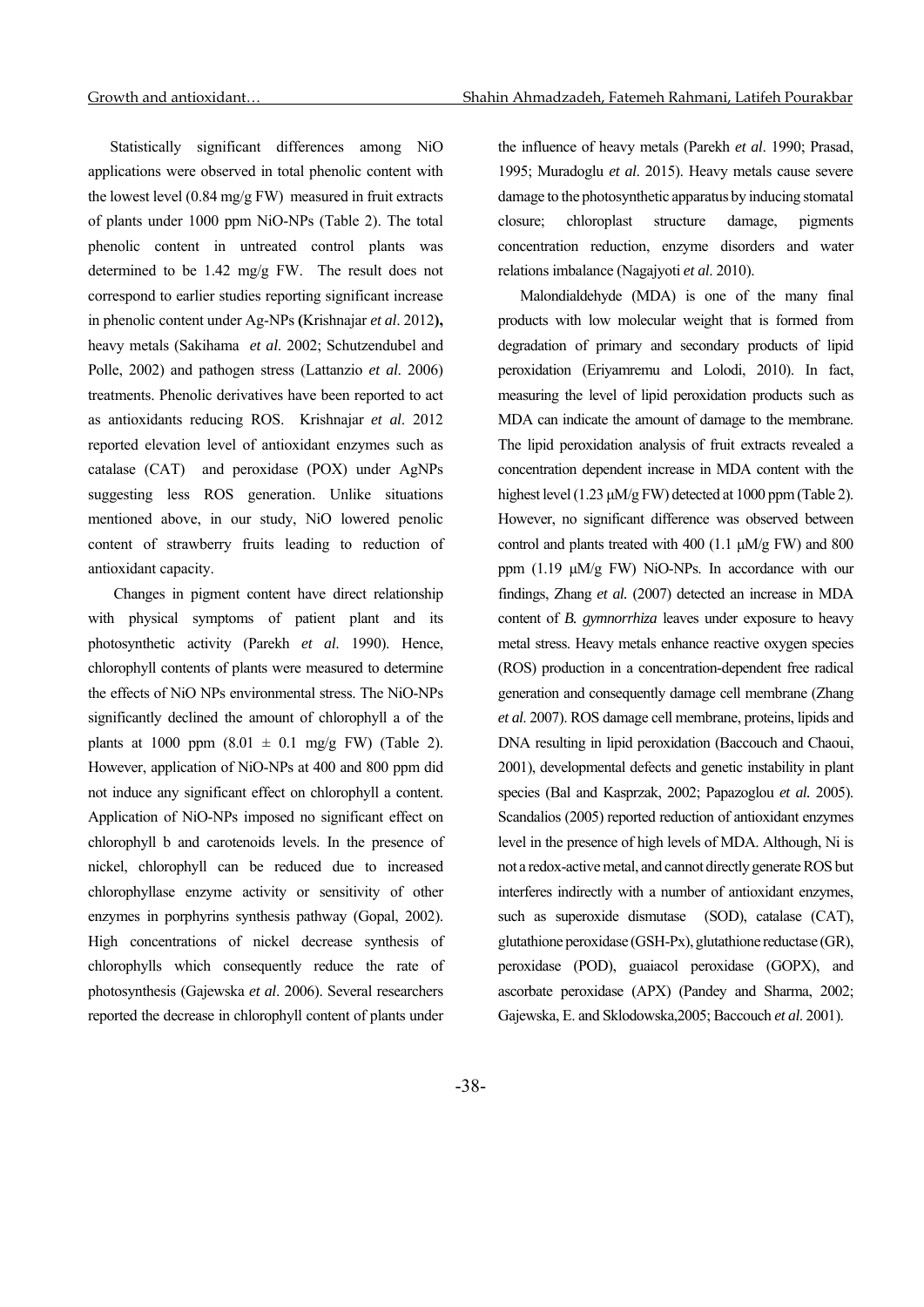| maronumuchyuc (mida) contents or ventuna strawberry. |                               |                               |                                                                                       |                  |                                                           |  |  |
|------------------------------------------------------|-------------------------------|-------------------------------|---------------------------------------------------------------------------------------|------------------|-----------------------------------------------------------|--|--|
| Treatment                                            | <b>Total Phenolic content</b> | (mg/gFW)                      |                                                                                       |                  | <b>MDA</b>                                                |  |  |
| $NiO$ (ppm)                                          | (mg/gFW)                      | Chl a                         | Chl b                                                                                 | Carotenoid       | $(\mu M/g FW)$                                            |  |  |
| $\bf{0}$                                             | $1.42 \pm 0.12$ <sup>a</sup>  |                               | $12.01 \pm 0.2$ <sup>a</sup> $4.93 \pm 0.09$ <sup>a</sup> $1.92 \pm 0.3$ <sup>a</sup> |                  | $1.09 \pm 0.8^{\circ}$                                    |  |  |
| 400                                                  | $1.14 \pm 0.15$ bc            |                               | $11.8 \pm 0.07$ a $5.81 \pm 0.01$ a $1.83 \pm 0.1$ a                                  |                  | $11 \pm 0.05^{\circ}$                                     |  |  |
| 800                                                  | $1.02 \pm 0.2$ bc             | $9.83 \pm 0.08$ <sup>ab</sup> |                                                                                       |                  | $4.1 \pm 0.1^{a}$ $1.67 \pm 0.1^{a}$ $1.19 \pm 0.06^{ab}$ |  |  |
| <b>1000</b>                                          | $0.84 \pm 0.21$ °             | $8.01 \pm 0.1$ b              | $4.1 \pm 0.1$ <sup>a</sup>                                                            | $1.66 \pm 0.4$ a | $1.23 \pm 0.1$ <sup>a</sup>                               |  |  |

**Table 2. Effect of NiO-NPs concentration on total phenolic, chlorophyll, carotenoid and malondialdehyde (MDA) contents of 'Ventana' strawberry.** 

To assess the extent of *oxidative* stress in NiO-NPs treated plants, the levels of antioxidant markers such as DPPH, superoxide and nitricoxide radical scavenging activities were determined. The current assay detected 1.69 fold reduction in DPPH radical scavenging activity at 1000 ppm compared to control fruits (Figure 2). Siddiqui *et al*. (2014) reported that heavy metals like Cd, Pb and Cr have a negative effect on DPPH radical scavenging of *Brassica rapa.* In order to protect against the toxic effects of ROS, plant cells employ antioxidant defense systems to provide defense toward any kind of oxidative toxicity at the cellular level (Gill and Tuteja, 2010). Increased level of ROS at higher NiO-NPs concentrations indicates occurrence of oxidative stress due to decreased defense capability (Lee *et al*.2012). Studies show that the toxic effect of nickel on the plants results from their inability to establish a balance between production and elimination of free radicals like

superoxide radicals. While excess nickel limit plant growth and cause crop damage over time, the mechanism of nickel action is not yet well known (Frankel, 2005; Scandalios, 2005).

Superoxide and nitricoxide radical scavenging capacities of fruits showed significant decrease with an increase in NiO level, with the lowest activity observed at 1000 ppm treatment. Exposure to this concentration reduced these activities to 1.36 and 1.63 fold lower than control plants. No significant difference was observed between lower application and control for nitricoxide radical scavenging activity (Figure 2). Heavy metals inactivate and down regulate the enzymes of the antioxidative defense system and deplete low molecular weight antioxidants (Aust *et al*. 1985). Due to the reduction of most antioxidant properties of strawberry plants with addition of NiO-NPs, it could be concluded that this NP has toxicity effects on strawberry (Figure 2).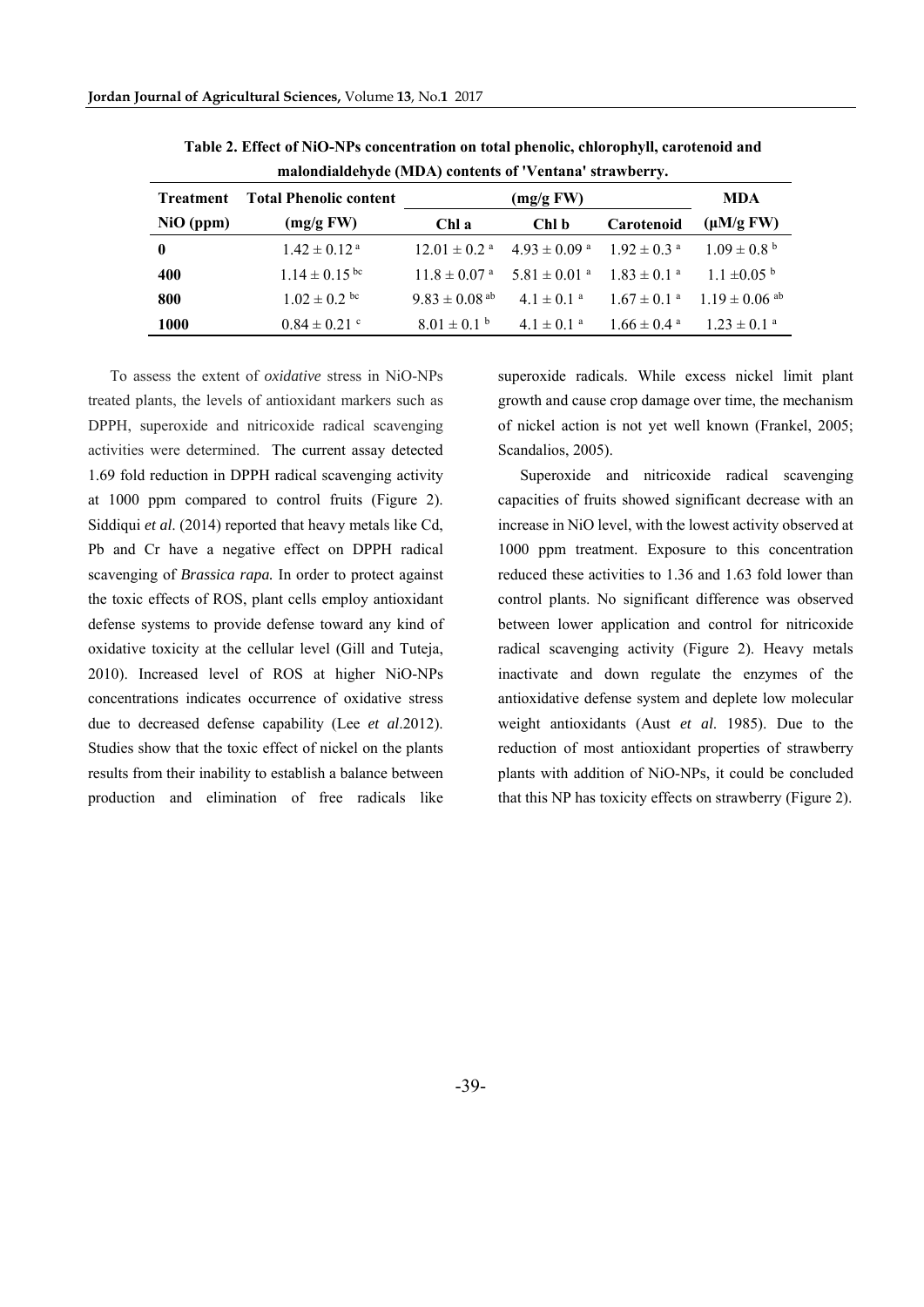

**Figure 2. Effect of NiO-NPs concentration on DPPH, superoxide and nitricoxide radicals scavenging activities of 'Ventana' strawberry.** 

Although, increasing NiO concentration imposed negative impact on DPPH, nitricoxide and superoxide scavenging activities of strawberry fruits, plants did not show any significant difference in total antioxidant capacity among 400, 800 and 1000 ppm applications (Figure 3).



**Figure 3. Effect of NiO-NPs concentration on total antioxidant activity of 'Ventana' strawberry.**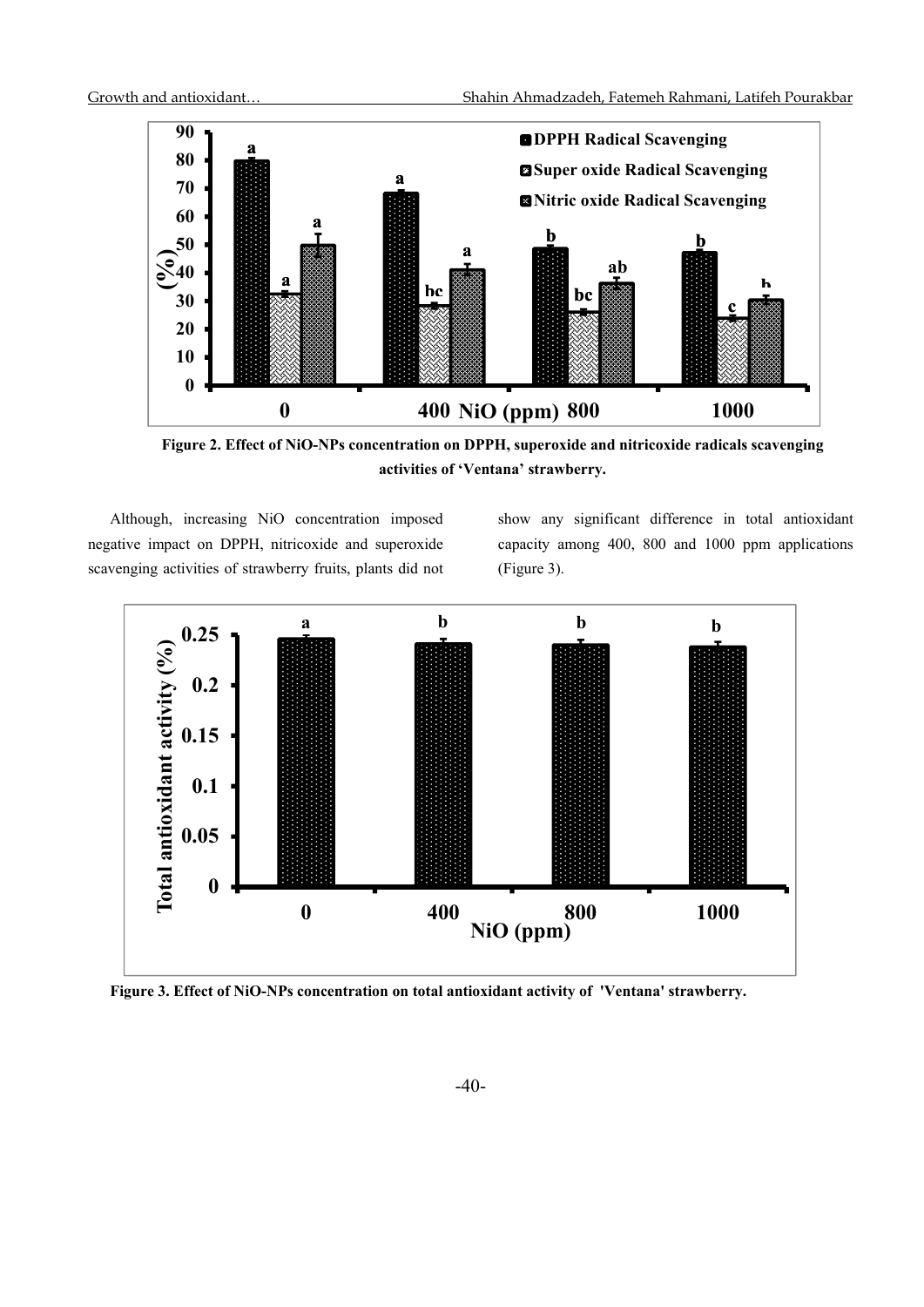However, a significant difference was observed between control plants and those treated with higher concentrations. Similar to the current findings, Song *et al*.2013 reported no significant alteration in total antioxidant capacity under different TiO<sub>2</sub> NPs applications in *Brassica campestris* (oilseed rape), *Lactuca sativa* L. (lettuce), and *Phaseolus vulgaris* (kidney bean). The current results indicated strong

correlation between phenolic contents and DPPH  $(R<sup>2</sup>=0.89)$ , superoxide  $(R<sup>2</sup>=1)$  and nitricoxide  $(R<sup>2</sup>=1)$ radical scavenging activities (Table 3). Treatments with low phenolic content showed low antioxidant activities as well. A positive correlation between antioxidant activity and phenolic content was also reported in *Radix Angelicae* Sinensis (Li *et al*.2009) and Lamiaceae family (Sugihara *et al.* 1999).

| nitricoxide and superoxide radicals scavenging of 'Ventana' strawberry. |                     |                    |                     |  |  |  |  |
|-------------------------------------------------------------------------|---------------------|--------------------|---------------------|--|--|--|--|
|                                                                         | <b>DPPH</b> radical | Superoxide radical | Nitricoxide radical |  |  |  |  |
|                                                                         | scavenging          | scavenging         | scavenging          |  |  |  |  |
| <b>Total phenolic content</b>                                           | 0.89                |                    |                     |  |  |  |  |
| <b>Total antioxidant</b>                                                | 0.84                | 0.97               | 0.96                |  |  |  |  |
| activity                                                                |                     |                    |                     |  |  |  |  |

**Table 3. Correlation coefficients between total phenolic content and total antioxidant activity with DPPH,** 

The current study represents the first report on NiO-NPs effects on strawberry plants at physiological and biochemical levels. It monitored the negative impact of NiO on growth and anitioxidant properties of strawberry plants. Due to the high production and consumption of

#### **REFERENCES**

- Ahmad, M. S. A., Hussain, M. Saddiq, R., Alvi, A. K. 2007. Mungbean A nickel indicator, accumulator or excluder? *Bull Environ Contam Toxicol.* 78: 319-324.
- Assuncao, A. G. L. 2003. Differential metal-specific tolerance and accumulation patterns among *Thlaspi caerulescens* populations originating from different soil types. *New Phytol*. 159: 411 – 419.
- Athar, R., Ahmad, M. 2002. Heavy metal toxicity: effect on plant growth and metal uptake by wheat, and on free living azotobacter. *Water Air Soil Pollut*. 138:165-180.
- Aust, S.D., Marehouse, C.E., Thomas, C.E. 1985. Role of metals in oxygen radical reactions. *J. Free Radi Biol*

strawberries in the world (Muradoglu *et al*. 2015) and increasing the production of metal oxide NPs (Stoimenov *et al*. 2002; Niederberger, 2007), the governments and the people should have more and more attention to the problem of heavy metal pollution.

*Med.* 1:3–25

- Baccouch, S., Chaoui, A., Ferjani, E.E. 2001. Nickel toxicity induces oxidative damage in *Zea mays* roots. *J. Plant Nutr*. 24: 1085 – 1097.
- Bal, W., Kasprzak, K.S. 2002. Induction of oxidative DNA damage by carcinogenic metals. *Toxicol. Lett*. 127: 55 – 62.
- Basu, A., Nguyen, A., Betts, N.M., Lyons, T.J. 2014. Strawberry as a functional food: an evidence-based review. *Crit. Rev. Food Sci. Nutr*. 54 (6):790–806.
- Chaffei, C., Gouia, H., Gorbel, M.H. 2003. Nitrogen metabolism of tomato under cadmium stress conditions. *J. Plant Nutr*. 26:1617-1634.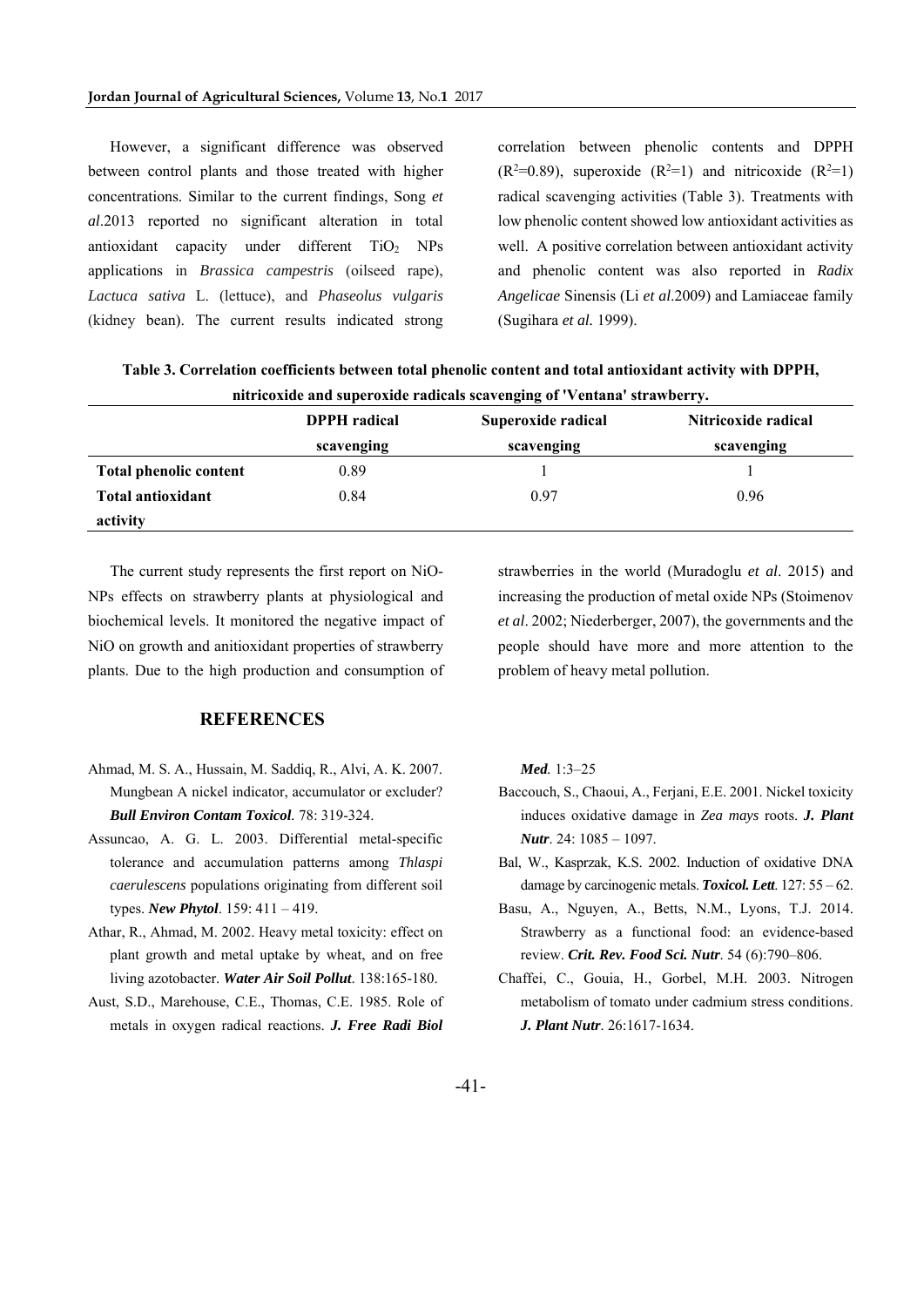- Chawla, A. S., Kapoor, V.K., Sangal, P.K., Gupta, A.K., Evans, F. 1976. Chemical constituents of *Tricholepis glaberrima*. *Planta Medicine*. 30:151-153.
- Dan, T.V. S., Krishnaraj, P.K. 2002. Cadmium and nickel uptake and accumulation in scented Geranium (*Pelargonielm* sp.'Frensham').*Water Air Soil Pollut*. 137: 355 – 364.
- Dietz, K. J., Herth, S. 2011. Plant nanotoxicology. *Trends Plant Sci*. 16: 582–589.
- El-Sheekh, M. M., El-Naggarand, A. H., Osman, M. E. H. 2003. Effect of cobalt on growth, pigment and the photosynthetic electron transport in *Monoraphidim minutum* and *Nitzhia perminuta*. *Braz. J. Plant Physiol*. 15:159-166.
- Eriyamremu, G.E., Lolodi, O. 2010. Alterations in lipid peroxidation and some antioxidant enzymes in germinating beans (*Vigna unguiculata*) and maize (*Zea mays*) exposed to nickel. *Int. J. Bot.* 6: 170-175.
- Frankel, E. N. 2005. The Oily Press Lipid Library: Lipid Oxidation, 2nd Edition, PJ Barnes and Associates, Bridgwater, UK.
- Gajewska, E., Sklodowska, M. 2005. Antioxidative responses and proline level in leaves and roots of pea plants subjected to nickel stress. *Acta Physiol. Plant.* 27:  $329 - 339.$
- Gajewska, E., Sklodowska, M., Slaba, M., Mazur, J. 2006. Effect of nickel on antioxidative enzyme activities, proline and chlorophyll contents in wheat shoots. *Biol. Plant*. 50: 653 – 659.
- Garrat, D.C. 1964. The quantitative analyze of drugs. Japan, Chapman & Hall, pp.456-458.
- Gill, S. S., Tuteja, N. 2010. Reactive oxygen species and antioxidant machinery in abiotic stress tolerance in crop plants. *Plant Physiol. Biochem*. 48:909–993.
- Gopal, R. 2002. Laser-induced chlorophyll fluorescence spectra of mung plants growing under nickel stress. *Curr Sci.* 83:880-884.
- Hu, C., Gao, Z., Yang, X. 2007. Synthesis of mesoporous NiO with crystalline walls by a simple sol-gel route. *J.*

*Sol Gel Technol*. 44: 171-176.

- Ichiyanagi, Y., Wakabayashi, N., Yamazaki, J., Yamada, S., Kimishima, Y., Komatsu, E., Tajima, H. 2003. Magnetic properties of NiO nanoparticles*. Physica B.* 329: 862-863.
- Jing, T. Y., Zhao, X.Y. 1995. The improved pyrogallol method by using terminating agent for superoxide dismutase measurement. *Prog. Biochem. Biophys*. 22: 84-86.
- Kozlow, M.V. 2005. Pollution resistance of mountain birch, *Betula pubescens* subsp. czerepanovii, near the coppernickel smelter: Natural selection or phenotypic acclimation? *Chemosphere*. 59: 189 – 197.
- Krishnaraj, C., Jagan, E.G., Ramachandran, R., Abirami, S.M., Mohan, N., Kalaichelvan, P.T. 2012. Effect of biologically synthesized silver nanoparticles on *Bacopa monnieri* (Linn.)Wettst. plant growth metabolism. *Process Biochemistry.* 47(4 ):651–658.
- Lattanzio, V., Lattanzio, V.M.T., Cardinal, A. 2006. Role of phenolics in the resistance mechanism of plant against fungal pathogens and insects. *Phytochemistry: advances in research*. Research Signpost, Trivandrum, Kerala, India, pp. 23–67.
- Lee, S., Kim, S., Kim, S., Lee, I. 2012. Assessment of phytotoxicity of ZnO NPs on a medicinal plant, Fagopyrum esculentum. *Environ. Sci. Pollut. Res*. 20 (2): 848-854.
- Li, X., Wu, X., Huang, L. 2009. Correlation between Antioxidant Activities and Phenolic Contents of Radix Angelicae Sinensis (Danggui). *Molecules*.14: 5349- 5361.
- Lichtenthaler, H. K., Wellburn, A.R. 1985. Determination of total carotenoids and chlorophylls A and B or leaf in dissolved solvents. *Biol. Soc. Trans.* 11: 591-592.
- Magaye, R., Zhao, J. 2012. Recent progress in studies of metallic nickel and nickel-based nanoparticles genotoxicity and carcinogenicity. *Environ. Toxicol. Pharmacol*. 34(3): 644–650.
- Muradoglu, F., Gundogdu, M., Ercisli, S., Encu, T., Balta, F., Jaafar, H.Z., Zia-Ul-Haq, M. 2015. Cadmium toxicity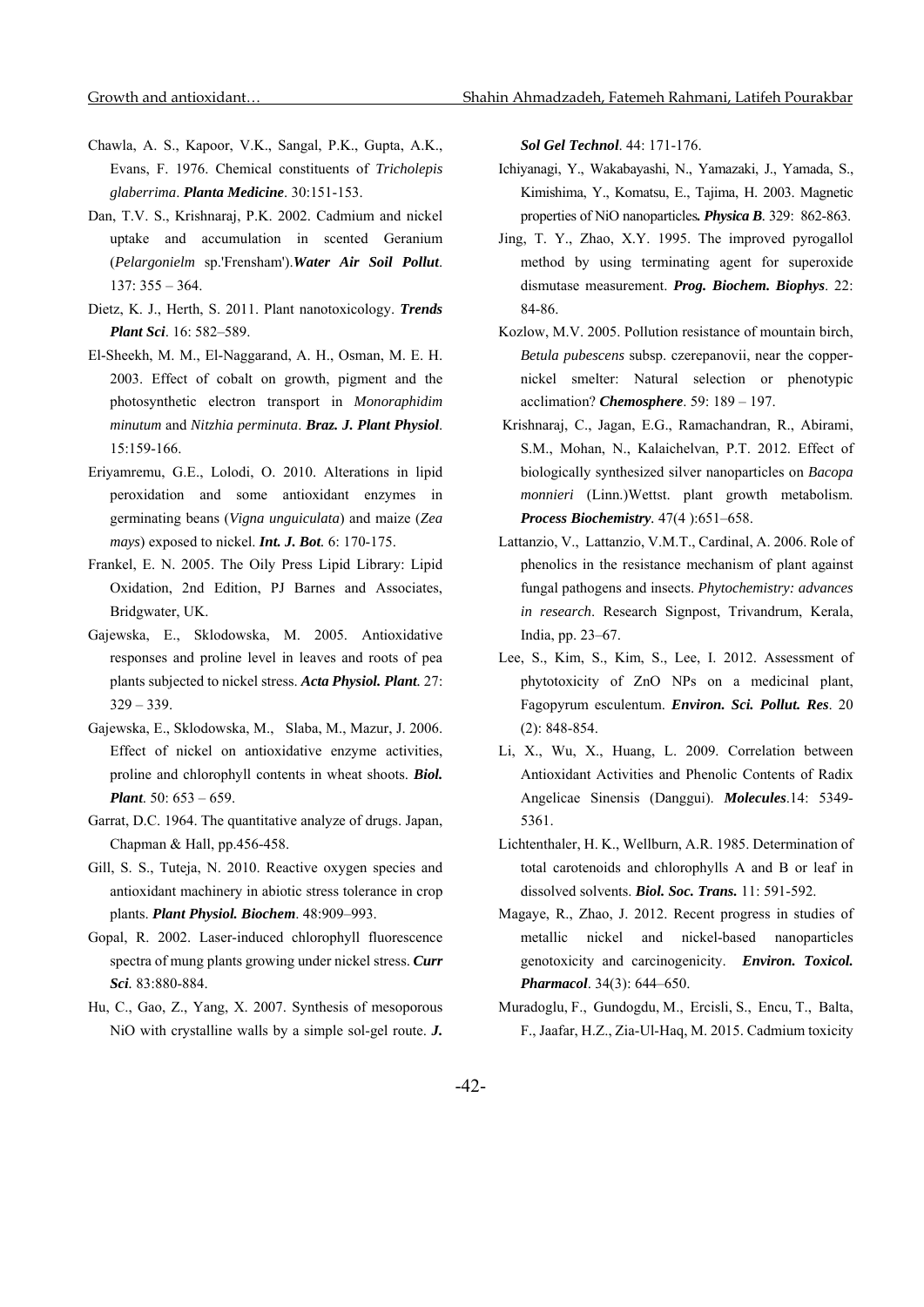affects chlorophyll a and b content, antioxidant enzyme activities and mineral nutrient accumulation in strawberry. *Biol. Res.* 48 (1): 11.

- Nagajyoti P. C., Lee, K. D., Sreekanth, T. V. M. 2010. Heavy metals, occurrence and toxicity for plants. *Environ. Chem. Lett*. 8:199–216
- Nair, R., Varghese, S.H., Nair, B. G., Maekawa, T., Yoshida, Y., Sakthi Kumar, D. 2010. Nanoparticulate material delivery to plants. *Plant Sci*. 179 (3):154–163.
- Nedhi, A., Singh, L.J., Singh, S.I. 1990. Effect of cadmium and nickel on germination, early seedling growth and photosynthesis of wheat and pigeon pea. *Int. J. Trop. Agr.* 8:141 – 147.
- Niederberger, M., Pinna, N. 2007. Metal oxide nanoparrticles in organic solvents. Springer, pp. 215.
- Oki, T., Masuda, M., Kobayashi, M., Nishiba, Y., Furuta, S., Suda, I. 2002. Polymeric procyanidins as radicalscavenging components in red-hulled rice. *J. Agri. Food Chem*. 50:7524-7529.
- Pandey, N., Sharma, C.P. 2002. Effect of heavy metals  $Co^{2+}$ ,  $Ni<sup>2+</sup>$  and  $Cd<sup>2+</sup>$  on growth and metabolism of cabbage. *Plant Sci.* 163:753–758.
- Panico, A. M., Garufi, F., Nitto, S., Di Mauro, R., Longhitano, R.C., Magrì, G., Catalfo, A. 2009. Antioxidant activity and phenolic content of strawberry genotypes from *Fragaria* x ananassa. *Pharmaceutical Biol*. 47 (3):203–208.
- Papazoglou, E.G., Karantounias, S. N., Vemmos, D. L. 2005. Photosynthesis and growth responses of giant reed (*Arundo donax* L.) to the heavy metals Cd and Ni. *Environ. Int.* 31: 243 – 249.
- Parekh, D., Puranik, R. M., Srivastava, H. S. 1990. Inhibition of chlorophyll biosynthesis by cadmium in greening maize leaf segments. *Biochemie Physiologie der Pflanzen*. ,86:239-246.
- Prasad, M. 1995. The inhibition of maize leaf chlorophylls, carotenoids and gas exchange functions by cadmium. *Photosynthetica*. 31: 635-640.

Prieto, P., Pineda, M., Anguilar, M. 1999. Spectrophotometric

quantitation of antioxidant capacity through the formation of a Phosphomolybdenum Complex: Specific application to the determination of Vitamin E. *Anal. Biochem.* 269:337- 341.

- Sakihama, Y., Cohen, M.F., Grace, S.C., Yamasaki, H. 2002. Plant phenolic antioxidant and prooxidant activities: phenolics-induced oxidative damage mediated by metals in plants. *Toxicology*. 177:67–80.
- Sanja, S. D., Sheth, N. R., Patel, N. K., Dhaval, P., Biraju, P. 2009. Characterization and evaluation of antioxidant activity of *Portulaca oleracea*. *Int. J. Pharm. Sci*. 1: 74-84.
- Scandalios, J. G. 2005. Oxidative stress: molecular perception and transduction of signal triggering antioxidant gene defenses. *Braz. J. Med. Biol. Res*. 38:995-1014.
- Schützendübel, A., Polle, A. 2002. Plant responses to abiotic stresses: heavy metal‐induced oxidative stress and protection by mycorrhization. *J. Exp. Bot*. 53(372):1351-1365.
- Seregin, I. V., Kozhevnikova, A. D. 2006. Physiological role of nickel and its toxic effects on higher plants. *Russ. J. Plant Physiol*. 53:257 – 277.
- Sheoran, I.S., Singal, H.R., Singh, R.1990. Effects of cadmium and nickel on photosynthesis and the enzymes of the photosynthetic carbon reduction cycle in pigeon pea (*Cajanus cajan* L.).*Photosynth. Res*. 23: 345 – 351.
- Siddiqui, M. M., Abbasi, B. H., Ahmad, N., Ali, M., Mahmood, T. 2014. Toxic effects of heavy metals (CD, Cr and Pb) on seed germination and growth and DPPHscavenging activity in *Brassica rapa* var. turnip. *Toxicol. Ind. Health*. 30 (3):238-249.
- Song, U., Shin, M., Lee, G., Roh, J., Kim, Y., Lee, E.J. 2013. Functional analysis of TiO2 nanoparticle toxicity in three plant species. *Biol. Trace Elem. Res*. 155 (1): 93–103.
- Stoimenov, P. K., Klinger, R.L., Marchin, G. L., Klabunde, K. J. 2002. Metal oxide nanoparticles as bactericidal agents. *Langmuir*.18 (17):6679–6686.
- Sugihara, N., Arakawa, T., Ohnishi, M., Furuno, K. 1999. Anti-and pro-oxidative effects of flavonoids on metal-